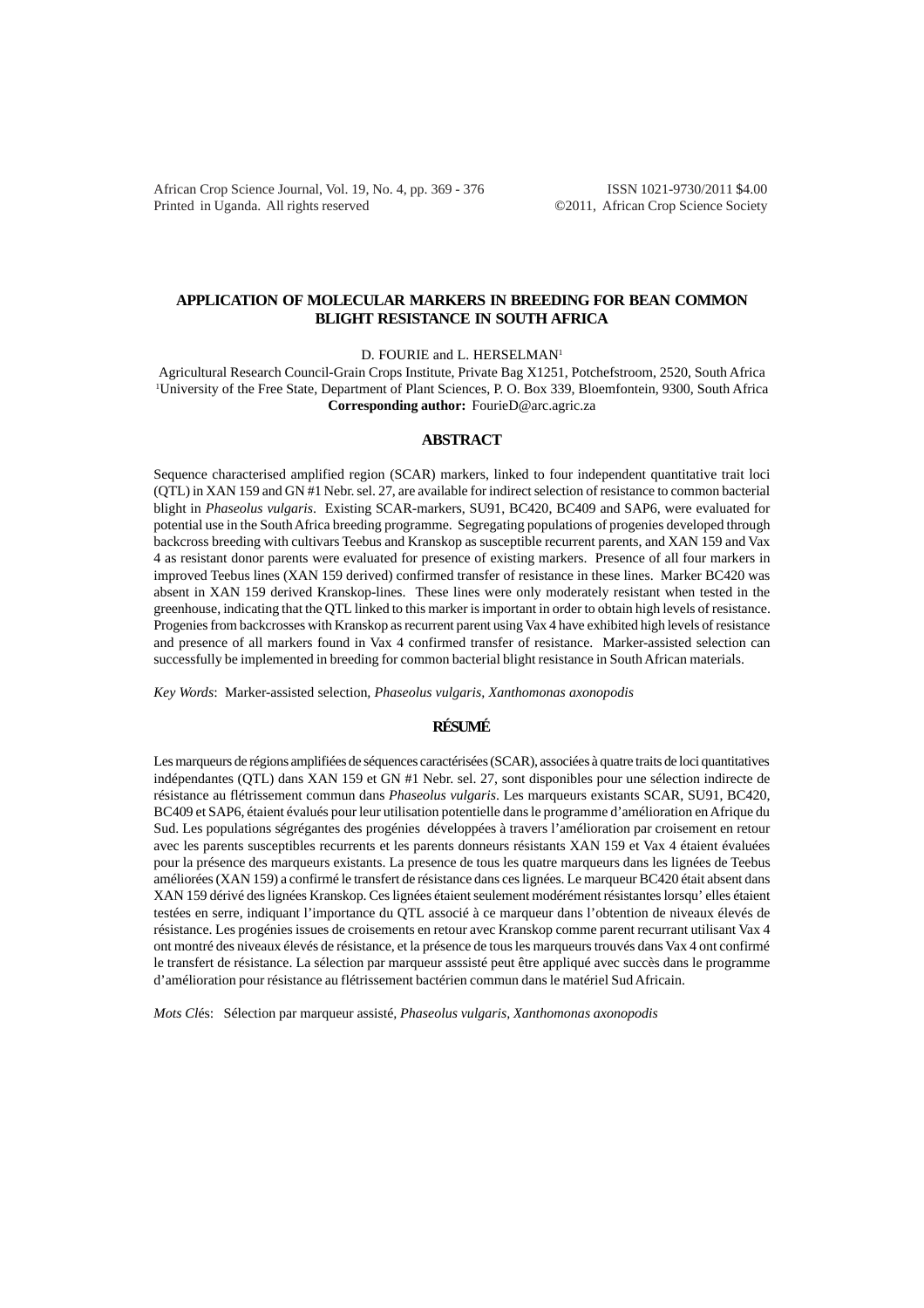#### **INTRODUCTION**

Reliable methods are important in resistance breeding for phenotypic selection of resistant plant progenies. Screening for resistance may be limited when breeders are challenged with mixed races of a pathogen or when many resistance genes are present in the host (Kelly and Miklas, 1999). Environmental conditions can influence disease development in the field and the possibility of escapes also exists. Indirect selection for resistance using molecular markers offers breeders a viable alternative to confirm presence of favourable gene combinations in new breeding lines (Kelly and Miklas, 1999).

Molecular markers linked to common bacterial blight (CBB) resistance in dry beans (*Phaseolus vulgaris* L.) have been developed for indirect selection of resistance to *Xanthomonas axonopodis* pv. *phaseoli* (Smith) Vauterin, Hoste, Kosters and Swings, (Bai *et al*., 1996; Beattie *et al*., 1998; Park *et al*., 1999; Yu *et al*., 1999; Miklas, 2002). Resistance sources GN #1 Nebr. sel 27 and XAN 159 each contribute two independent quantitative trait loci (QTL) with major effects on CBB resistance (Miklas *et al*., 2000). Sequence characterised amplified region (SCAR) markers (SU91, BC420, BC409 and SAP6) linked to these four QTL are available for DNA marker-assisted breeding (Miklas *et al*., 2000). Advanced cranberry, pinto, Great Northern and snap bean germplasm with combined resistance to common blight has been developed in the USA using these markers in the selection process (Miklas *et al*., 2000; Mutlu *et al*., 2005 Mutlu *et al*., 2008). SCAR marker, SU91 is, however, most frequently used in breeding programmes (Miklas *et al*., 2006)

Yu *et al.* (1999) screened  $138 F<sub>5</sub>$  lines derived from HR67 (resistance derived from XAN 159), using SCAR-marker BC420, and subsequently tested these lines for CBB resistance in the greenhouse. Based on marker information, 28 of the 138 lines had the SCAR band present and were predicted to be resistant. Comparison of SCAR results with field data showed that 23 of 28 plants gave a resistant phenotypic reaction (rating<2.0), indicating an accuracy of 82%. Only 3.6% of the lines were misclassified as resistant. Cost estimates indicated that use of markerassisted selections costs approximately one third less than greenhouse testing (Yu *et al*., 1999).

Expression of QTL may differ over environments or populations in various crops (Park *et al*., 1999). Marker-QTL associations need to be confirmed in a breeding programme, particularly for traits such as CBB resistance that have complex inheritance patterns, low narrowsense heritabilities and multiple genes involved (Park *et al*., 1999).

Pyramiding of genes, expressing resistance to the same pathogen in a single cultivar, is necessary to achieve stable resistance. Use of marker-assisted selection can contribute considerably when pyramiding of genes is attempted (Dursun *et al*., 1995; Kelly and Miklas, 1999; Sing and Muñoz, 1999). Independence of resistance genes to be combined, however, needs to be closely monitored as many lines and cultivars have common sources of CBB resistance (Kelly and Miklas, 1999).

The aim of this study was to determine whether SCAR-markers linked to four independent QTL derived from XAN 159 (SU91 and BC420) and GN #1 Nebr. sel 27 (SAP6 and BC409) could be used for indirect selection of resistance in the breeding programme in South Africa.

## **MATERIALS AND METHODS**

Segregating populations of progenies from backcrosses were used for indirect selection of resistance using available SCAR markers SU91, BC420 (XAN 159 derived) and BC409 and SAP6 (GN # 1 Nebr. sel. 27 derived) (Tables 1 and 3). Teebus and Kranskop were included as susceptible checks. Genotypes XAN 159, GN #1 Nebr. sel. 27, Wilk 2, Wilk 4, Wilk 6, Vax 3, Vax 4, Vax 5 and Vax 6 were used as resistant checks. A resistant line (48.15), developed in South Africa through interspecific crosses between *P. vulgaris* and *P. acutifolius,* as well as segregating populations with combined rust and CBB resistance (U 12 and C 18) were also included (Table 3).

**Phenotypic screening.** Ten seeds of each line were planted in 20 litre plastic bags (4 seeds per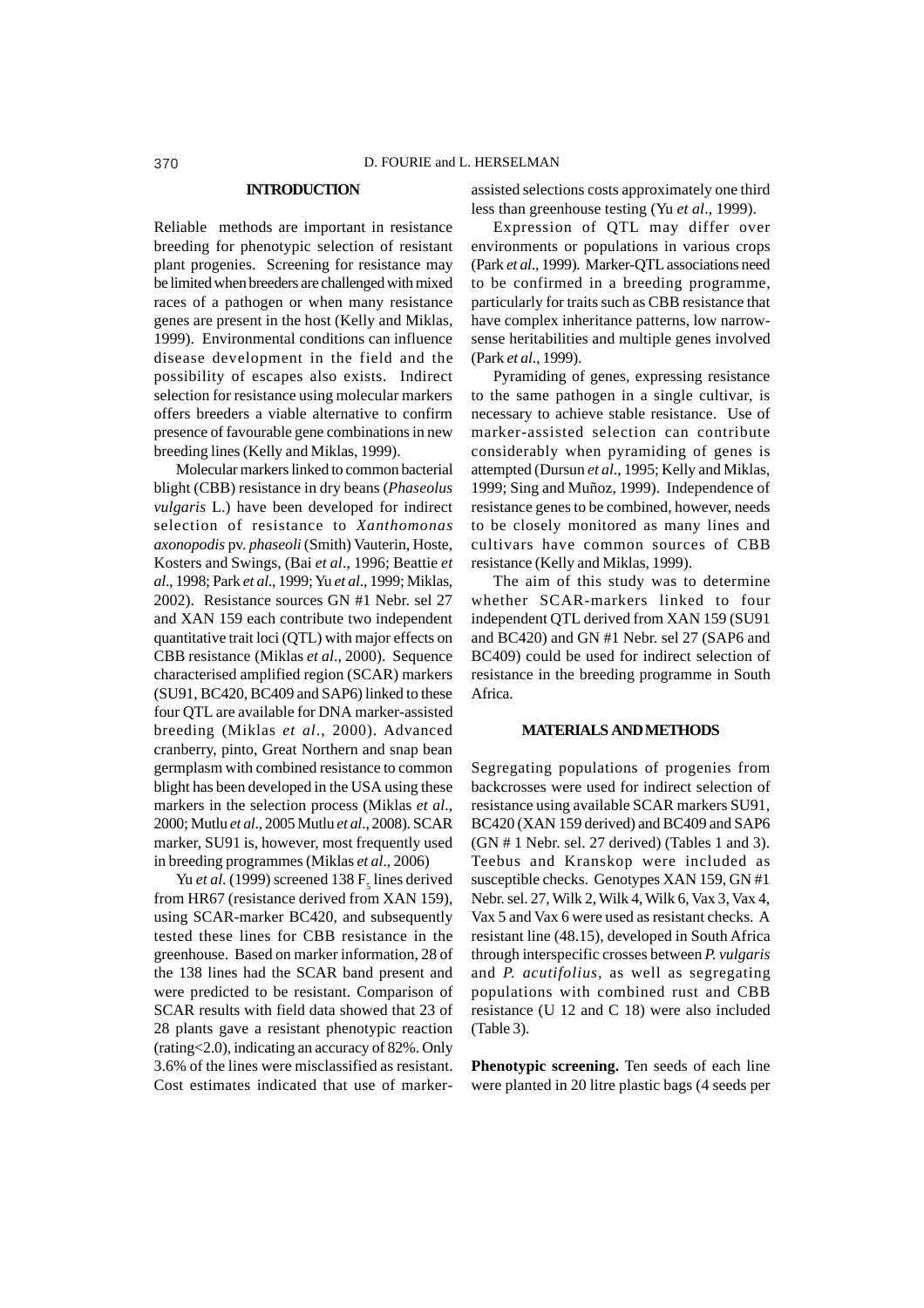bag) in sterile soil and maintained in a greenhouse at 18 °C night/28 °C day. Inoculum was prepared by suspending 48- to 72-hr-old cultures (isolates X6 and Xf105) in sterile distilled water, and adjusting it to 108 CFU ml-1 using a Shimadzu UV-260 spectrophotometer. Fourteen to 20-day-old plants with fully expanded first trifoliate leaves were inoculated using the multiple needle inoculation method (Andrus, 1948). Inoculated plants were kept in a greenhouse at 18 °C night/

TABLE 1. Phenotypic disease reaction of dry bean lines artificially inoculated in the greenhouse using the multiple needle method (Andrus 1948)

| Cultivar/line      | Mean disease rating (1-9 scale) |
|--------------------|---------------------------------|
|                    |                                 |
| Teebus             | 9.0                             |
| Kranskop           | 7.5                             |
| <b>XAN 159</b>     | 2.3                             |
| GN #1 Nebr. sel.27 | 8.0                             |
| Wilk 2             | 1.3                             |
| Wilk 4             | 1.4                             |
| Wilk 6             | 2.7                             |
| Vax 3              | 2.8                             |
| Vax 4              | 1.3                             |
| Vax 5              | 2.4                             |
| Vax 6              | 2.1                             |
| PC 2536- BC1(1-8)  | 1.0                             |
| 48.15              | 1.3                             |
| TCBR 1             | 1.0                             |
| TCBR <sub>2</sub>  | 1.0                             |
| PC 1470 BC2 1      | 4.3                             |
| PC 1470 BC2 3.1    | 4.9                             |
| U12                | 1.0                             |
| C18                | 1.0                             |

|               | TABLE 2. SCAR markers used to screen segregating populations |                  |                   |               |
|---------------|--------------------------------------------------------------|------------------|-------------------|---------------|
| Primer        | Sequence (5'-3')                                             | PCR product size | Resistance source | Linkage group |
| BC409-1       | TAGGCGGCGGCGCACGTTTTG                                        |                  |                   |               |
| BC409-2       | TAGGCGGCGGAAGTGGCGGTG                                        | 1 250 bp         | GN#1 sel 27       | <b>B10</b>    |
| <b>SAP6-1</b> | GTCACGTCTCCTTAATAGTA                                         |                  |                   |               |
| SAP6-2        | <b>GTCACGTCTCAATAGGCAAA</b>                                  | 820 bp           | GN#1 sel 27       | <b>B10</b>    |
| SU91-1        | CCACATCGGTTAACATGAGT                                         |                  |                   |               |
| SU91-2        | CCACATCGGTGTCAACGTGA                                         | 700 bp           | <b>XAN159</b>     | B8            |
| BC420-1       | <b>GCAGGGTTCGAAGACACACTGG</b>                                |                  |                   |               |

BC420-2 GCAGGGTTCGCCCAATAACG 900 bp XAN159 B6

28 °C day. Plants were rated for infection 14 days after inoculation on a 1 to 9 scale (Aggour *et al*., 1989) with 1 being resistant and 9 susceptible.

**Isolation of genomic plant DNA.** Young leaves from resistant plants and susceptible checks were harvested and washed with sterile distilled water. Washed leaves were freeze-dried separately for each plant and kept at  $-20$  °C until further use. DNA was isolated from sampled leaves using a modified version of the method described by Graham *et al.* (1994). Freeze-dried leaves were ground to fine powder for DNA extraction and a volume of 750 ml CTAB buffer [100 mM Tris, tris (hydroxymethyl) aminomethane], pH=8.0; 20 mM EDTA (ethylenediaminetetraacetate), pH=8.0; 1.4 mM NaCl; 2% (w/v) CTAB (hexadecyltrimethylammonium bromide); 0.2% (v/v) ßmercaptho-ethanol added to approximately 250 ml of the fine leaf powder in a 1.5 ml microfuge tube.

The suspension was thoroughly mixed and incubated at  $65^{\circ}$ C for 1 hr. A 500 ml volume of chloroform: isoamyl alcohol (24:1) was added and the suspension mixed by gentle inversion. After centrifugation at 14 000 rpm for 3 min, the upper aqueous layer was transferred to a fresh tube containing 500 ml isopropanol, mixed by gentle inversion and incubated at room temperature for 20 min. The suspension was centrifuged at 14 000 rpm for 5 min, 500 ml 70% (v/v) ethanol added and incubated at room temperature for 20 min. DNA was precipitated at 14 000 rpm for 5 min, the pellet air-dried for 1 hr, and resuspended in TE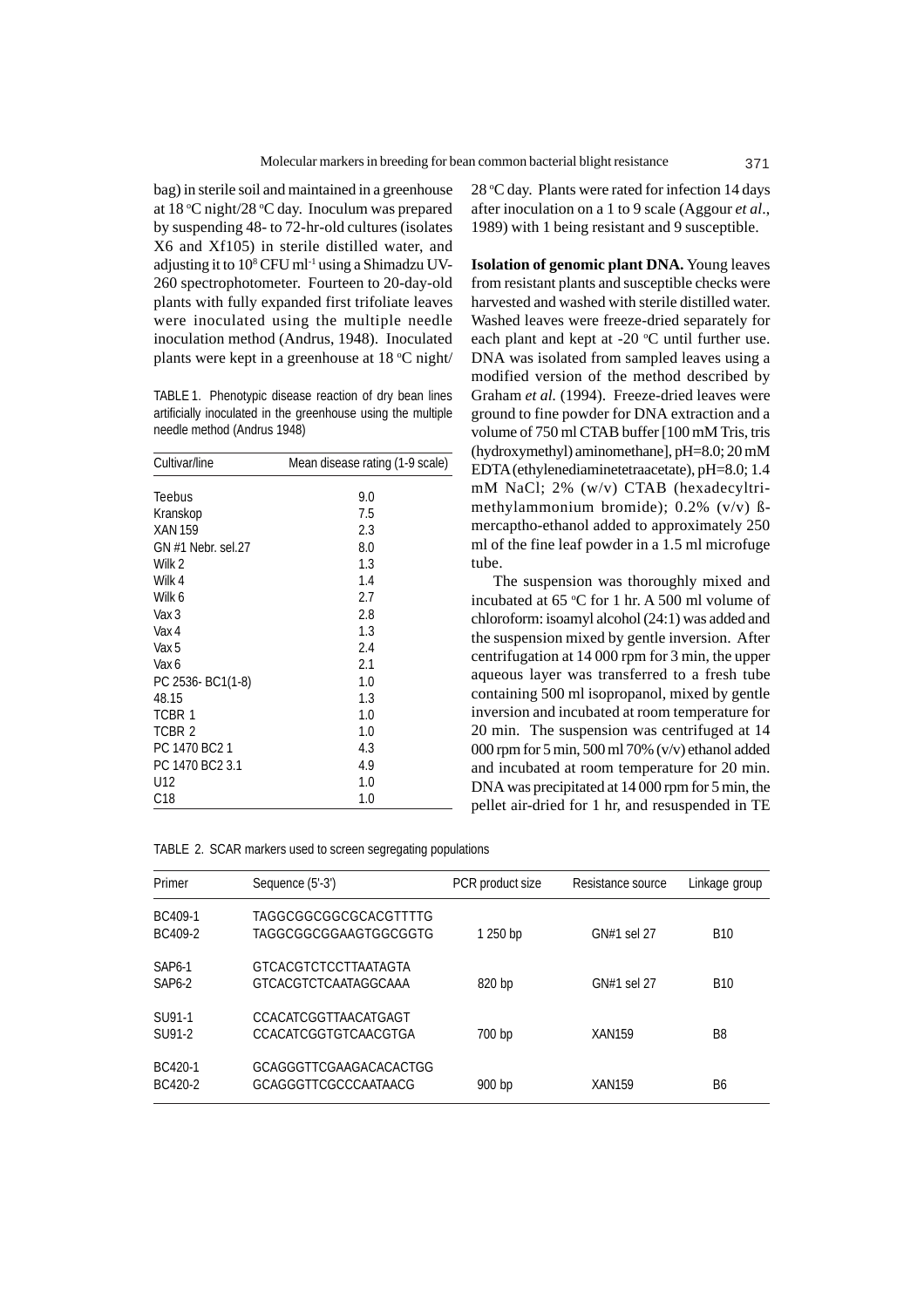| Cultivar/line                                                  | Description                                                                                                                                |                | SCAR markers |                   |       |
|----------------------------------------------------------------|--------------------------------------------------------------------------------------------------------------------------------------------|----------------|--------------|-------------------|-------|
|                                                                |                                                                                                                                            | <b>XAN 159</b> |              | GN#1 Nebr. sel.27 |       |
|                                                                |                                                                                                                                            | L6NS           | BC420        | SAP6              | BC409 |
| Teebus                                                         | bean (Phaseolus vulgaris, susceptible parent)<br>Small white canning                                                                       |                |              |                   |       |
|                                                                | P. vulgaris, susceptible parent)                                                                                                           |                |              |                   |       |
|                                                                |                                                                                                                                            |                |              |                   |       |
| Kranskop<br>XAN 159<br>GN #1 Nebr. sel.27                      | Red speckled sugar (P. vulgaris, suscept<br>Resistant line (P. acutifolius x P. vulgaris)<br>Resistant line (P. vulgaris x P. acutifolius) |                |              |                   |       |
|                                                                | Resistant line (sources unknown)                                                                                                           |                |              |                   |       |
|                                                                |                                                                                                                                            |                |              |                   |       |
|                                                                | Resistant line (sources unknown)<br>Resistant line (sources unknown)                                                                       |                |              |                   |       |
| Wilk 2<br>Wilk 4<br>Wilk 5<br>Vax 3<br>Vax 5<br>Vax 6<br>Vax 6 | Resistant line (P. vulgaris x P. acutifolius + gene pyramiding)                                                                            |                |              |                   |       |
|                                                                | Resistant line (P. vulgaris x P. acutifolius + gene pyramiding)                                                                            |                |              |                   |       |
|                                                                |                                                                                                                                            |                |              |                   |       |
|                                                                | Resistant line (P. vulgaris x P. acutifolius + gene pyramiding)<br>Resistant line (P. vulgaris x P. acutifolius + gene pyramiding)         |                |              |                   |       |
| PC 2536-BC1(1-8)                                               | Vax 4)<br><b>BC</b> 1 lines (Kranskop                                                                                                      |                |              |                   |       |
|                                                                | ped locally through interspecific crosses<br>Resistant line develop                                                                        |                |              |                   |       |
| 48.15<br>TCBR 1<br>TCBR 2                                      | Teebus / XAN 159)<br>Backross inbred line                                                                                                  |                |              |                   |       |
|                                                                | (Teebus / XAN 159)<br>Backross inbred line                                                                                                 |                |              |                   |       |
| PC 1470 BC2                                                    | XAN 159)<br>BC2 line (Kranskop /<br>BC2 line (Kranskop /                                                                                   |                |              |                   |       |
| PC 1470 BC2 3.1<br>U12                                         | XAN 159)                                                                                                                                   |                |              |                   |       |
|                                                                | combined rust and CBB resistance                                                                                                           |                |              |                   |       |
| C18                                                            | combined rust and CBB resistance<br>Segregating line with<br>Segregating line with                                                         |                |              |                   |       |
|                                                                |                                                                                                                                            |                |              |                   |       |

+ = marker present; - = marker absent; nt = not tested + = marker present; - = marker absent; nt = not tested

# 372 D. FOURIE and L. HERSELMAN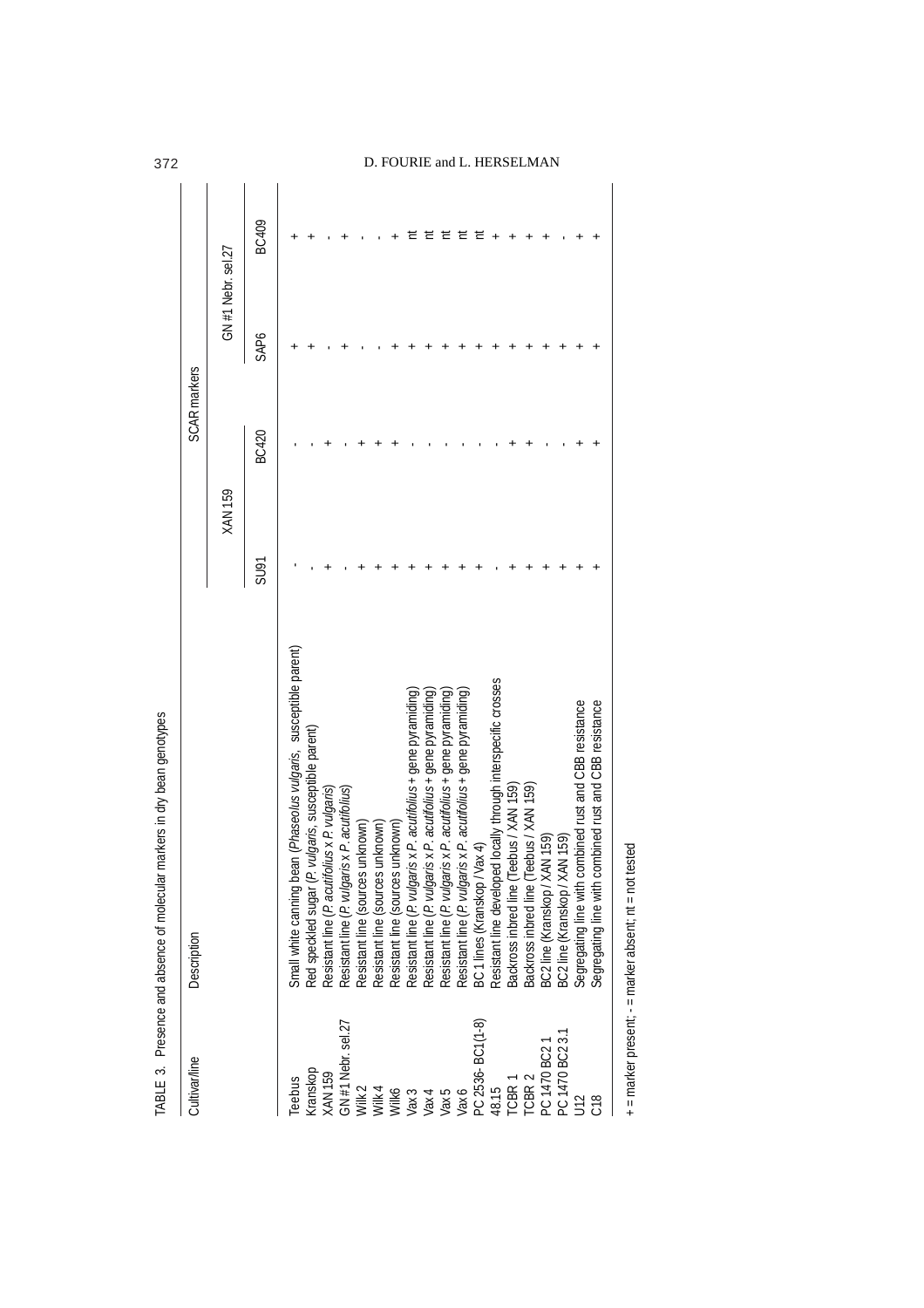buffer (10 mM Tris-Cl, pH 8.0; 1 mM EDTA, pH 8.0). Resuspended DNA was extracted with 1/10 volume 7.5 M ammonium acetate and an equal volume of chloroform: isoamyl alcohol (24:1). The aqueous layer was transferred to a fresh tube containing two volumes of cold absolute ethanol. Precipitated DNA was washed three times in cold 70% (v/v) ethanol, the pellet air-dried, and resuspended in TE buffer. DNA was treated with RNase for 2 hr at  $37^{\circ}$ C, after which concentration and purity were estimated by measuring absorbances at  $A_{260}$  and  $A_{280}$ . DNA samples were diluted to a working solution of 200 ng ml-1.

**SCAR markers and PCR reactions.** SCAR primers, BC409, SAP6, SU91 and BC420 (Table 2), were synthesised by GibcoBRL (Life Technologies, Glasgow, UK), based on primer sequences obtained from Miklas et al. (2000). Primers were suspended in TE buffer to a concentration of 200 pmol ml-1. A work solution of 10 pmol ml-1 was prepared. SCAR markers were used for the polymerase chain reaction (PCR) based on the protocol of Williams *et al.* (1990) with minor modifications.

Amplification reactions were performed in a 25 ml reaction volume containing Promega (Promega Corporation, Madison, Wisconsin, USA) reaction buffer [500 mM KCl; 100 mM Tris-HCl, pH 9.0; 1% (v/v) Triton X-100], 2 mM MgCl, 100 mM of each dNTP (dATP, dCTP, dGTP and dTTP), 10 pmol primer, 1 unit *Taq* DNA polymerase (Promega) and 25 ng template DNA. Reactions were performed using a PCR Sprint Thermal Cycler (Hybaid Limited, UK) programmed for 5 min at 94 °C, 30 cycles of 1 min at 94 °C, 1 min at 58 °C for SAP6, SU91 and BC420 primers and 50 °C for BC409 primers, and 1.5 min at 72 °C, followed by one cycle of 5 min at  $72^{\circ}$ C.

Amplification products were analysed by electrophoresis in 1.5% (w/v) agarose gels (Seakem LE) at 80 V for 2 hr using UNTAN buffer (0.4 M Trisbase, 0.02 M EDTA, pH 7.4) and detected by staining with 1 mg  $ml^{-1}$  ethidium bromide. Gels were photographed under UV light with Polaroid 667 film.

## **RESULTS**

**Phenotypic disease reaction.** Phenotypic reactions of lines are shown in Table 1. Genotypes XAN 159, Wilk 2, Wilk 4, Wilk 6, Vax 3, Vax 4, Vax 5 and Vax 6 were resistant to local Xap and Xapf isolates (ratings ranging from 1-2.7). GN #1 Nebr. sel. 27, Teebus and Kranskop were susceptible with mean disease ratings of 8.0, 9.0 and 7.5, respectively.

Lines developed through backcross breeding were segregating and produced both susceptible and resistant plants. Susceptible plants were discarded and resistant plants used for molecular studies. Small white breeding lines (TCBR1, TCBR2, U12 and C18) were highly resistant (rating = 1.0). Large seeded red speckled sugar beans (PC 1470 BC<sub>2</sub> 1 and PC 1470 BC<sub>2</sub> 3.1) were moderately susceptible (rating  $= 4.3-4.9$ ), while 48.1 and PC 2536-BC1 were resistant.

**Indirect screening.** SCAR markers SAP6 and BC409 (GN #1 Nebr. sel. 27) were present in all the lines tested except for XAN 159, Wilk 2 and Wilk 4. Marker BC409 was absent in the breeding line PC 1470 BC<sub>2</sub> 3.1, while SAP6 was present in this line (Table 3). Marker SU91 (XAN 159 derived) was present in all the lines except Teebus, Kranskop, GN #1 Nebr. sel. 27 and 48.15 (Table 3). The other XAN 159 derived marker (BC420) was only present in XAN 159, Wilk 2, Wilk 4, Wilk 6, TCBR 1, TCBR 2, U12 and C18 (Table 3).

### **DISCUSSION**

Results of this study indicate that existing markers for indirect selection of CBB resistance can be successfully used in the South African breeding programme. Presence of markers SAP6 and BC409 (GN #1 Nebr. Sel.27), in local cultivars Teebus and Kranskop, was most likely inherited from parents used to develop these cultivars. GN #1 Nebr. sel. 27 was derived from interspecific crosses between *P. vulgaris* and *P*. *acutifolius* and has been used in many breeding programmes as a resistance source (Coyne and Schuster, 1974;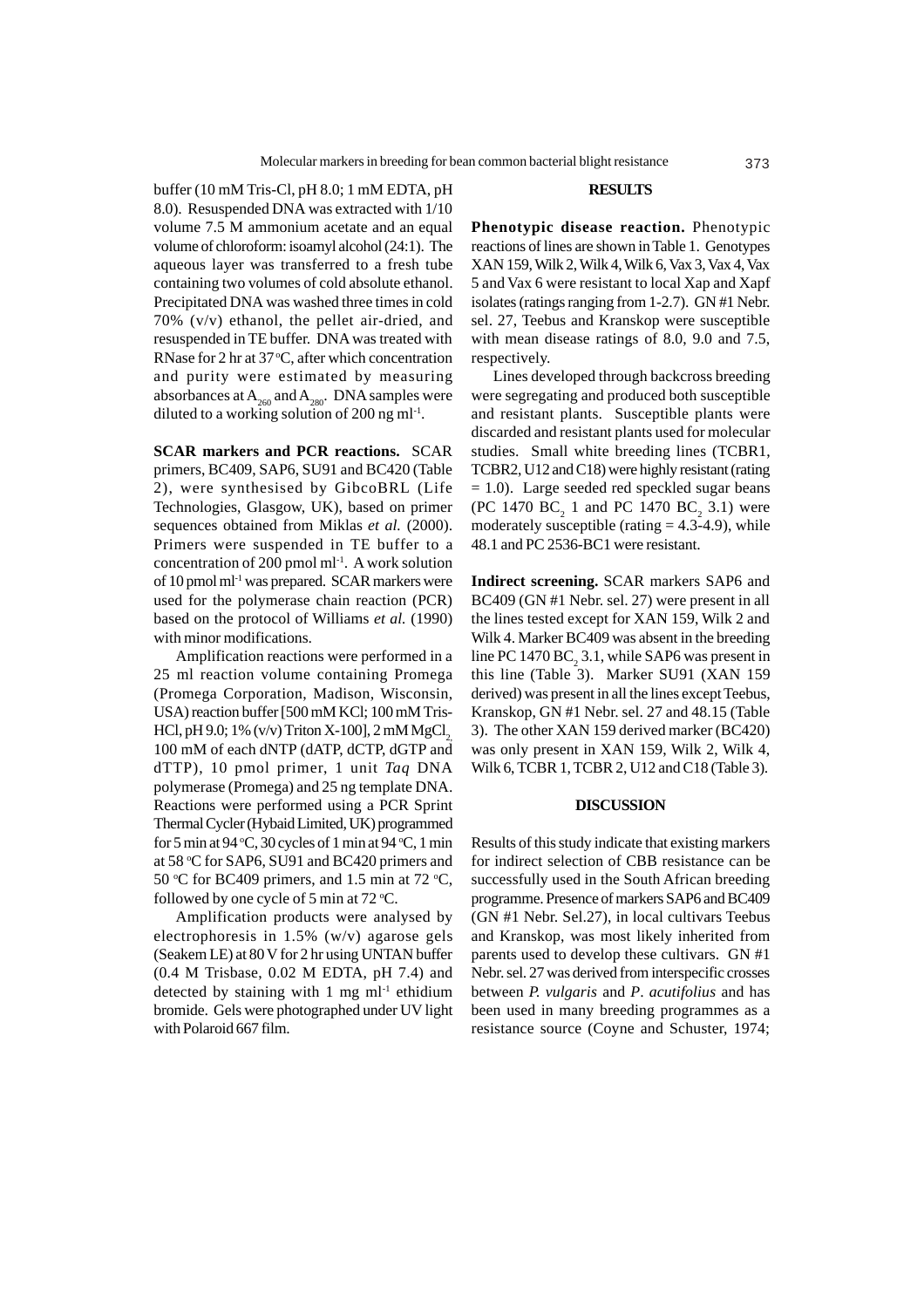Mohan and Mohan, 1983). Although susceptible in South Africa, GN #1 Nebr. sel 27 and lines derived from it, have resistance in the USA (Coyne and Schuster, 1974) and Spain (C. Assensio, MBG-CSIC: personal communication).

The Wilk lines were developed at Cornell University in USA and although the exact pedigree and germplasm used is not known, combined resistance genes from *P. vulgaris*, *P. coccineus* and *P. acutifolius,* including XAN 159 or its sister lines, were used in developing these lines (Singh and Muñoz, 1999). Presence of markers SU91 and BC420 in Wilk lines confirms that resistance in XAN 159 (or the same source) was used in developing these lines. Resistance in these lines was superior to that of XAN 159 when inoculated with local isolates, thus confirming the presence of additional CBB resistance genes.

Presence of four markers, SU91, BC420, SAP6 and BC409, in small white canning bean lines (TCBR1, TCBR2, U12 and C18), developed through backcross breeding with XAN 159, confirmed successful transfer of resistance. Greenhouse results indicated that these lines had higher levels of resistance than XAN 159 (Table 1). This could be attributed to the combined resistance from GN Nebr. #1 sel. 27 and XAN 159 present in these lines. Although GN #1 Nebr. sel. 27 is susceptible to local isolates when tested on its own, it seems to contribute to higher levels of resistance when combined with XAN 159 resistance. Similar results were obtained by Mutlu *et al*. (2005). Studies conducted by O'Boyle and Kelly (2007), however, indicated that presence of both SU91 and BC420 markers resulted in lower levels of CBB resistance than provided by either marker alone.

Marker BC420 was absent in XAN 159 derived Kranskop-lines (PC 1470 BC $_2$  1 and PC 1470 BC $_2$ 3.1) with acceptable seed colour (red speckled seed). These lines were only moderately resistant when tested in the greenhouse, indicating that the QTL linked to this marker is important in order to obtain high levels of resistance. Resistance of Kranskop lines, however, has been improved and this can be attributed to presence of the QTL linked to the SU91 marker. The BC420 marker is located near the *V-*locus conditioning purple flower colour (Miklas *et al*., 2000). High levels of resistance have been identified in some Kranskop

derived lines (Fourie, unpublished data) but highly resistant plants had purple flowers resulting in plants producing seed with unacceptable colour. Mutlu *et al*. (2005) experienced similar problems in obtaining acceptable seed coat colour in pinto bean lines.

The BC420 marker was also absent in the Vax lines. These lines were developed at the International Center for Tropical Agriculture (CIAT) and are highly resistant to Xap and Xapf (Singh and Muñoz, 1999). Absence of marker BC420 could indicate that the linkage between the *V*-locus and the resistance gene has been broken and that although the resistant gene may be present, the marker is absent. The possibility also exists that other untagged genes could contribute to the high levels of resistance present in these lines, as resistant genes from different sources have been pyramided into these lines (Singh and Muñoz, 1999). Resistance from Vax lines should be used to improve resistance in large seeded (red speckled sugar) bean varieties. Progenies from backcrosses with Kranskop as recurrent parent using Vax 4 exhibited high levels of resistance when tested in the greenhouse and presence of all markers found in Vax 4 confirms transfer of resistance.

The locally developed line 48.15, developed through interspecific crosses between *P. vulgaris* and *P. acutifolius*, was highly resistant when tested in the greenhouse. PCR studies indicated that resistance was not the same as XAN 159 (markers absent) and attempts should be made to combine this resistance in XAN 159 derived Kranskop lines.

XAN 159 derived CBB resistant Teebus lines have been successfully combined with rust resistant Teebus lines developed in an independent breeding programme. Markers are also available to confirm rust resistance (Stavely, 2000). The use of markers is especially advantageous when combining resistance to different diseases into one cultivar.

Results gained from this study show that marker-assisted selection can be implemented in breeding for common bacterial blight resistance in South Africa. The use of molecular markers alone, however, has not resulted in lines with resistance superior to that of XAN 159. The combined use of both phenotypic screening and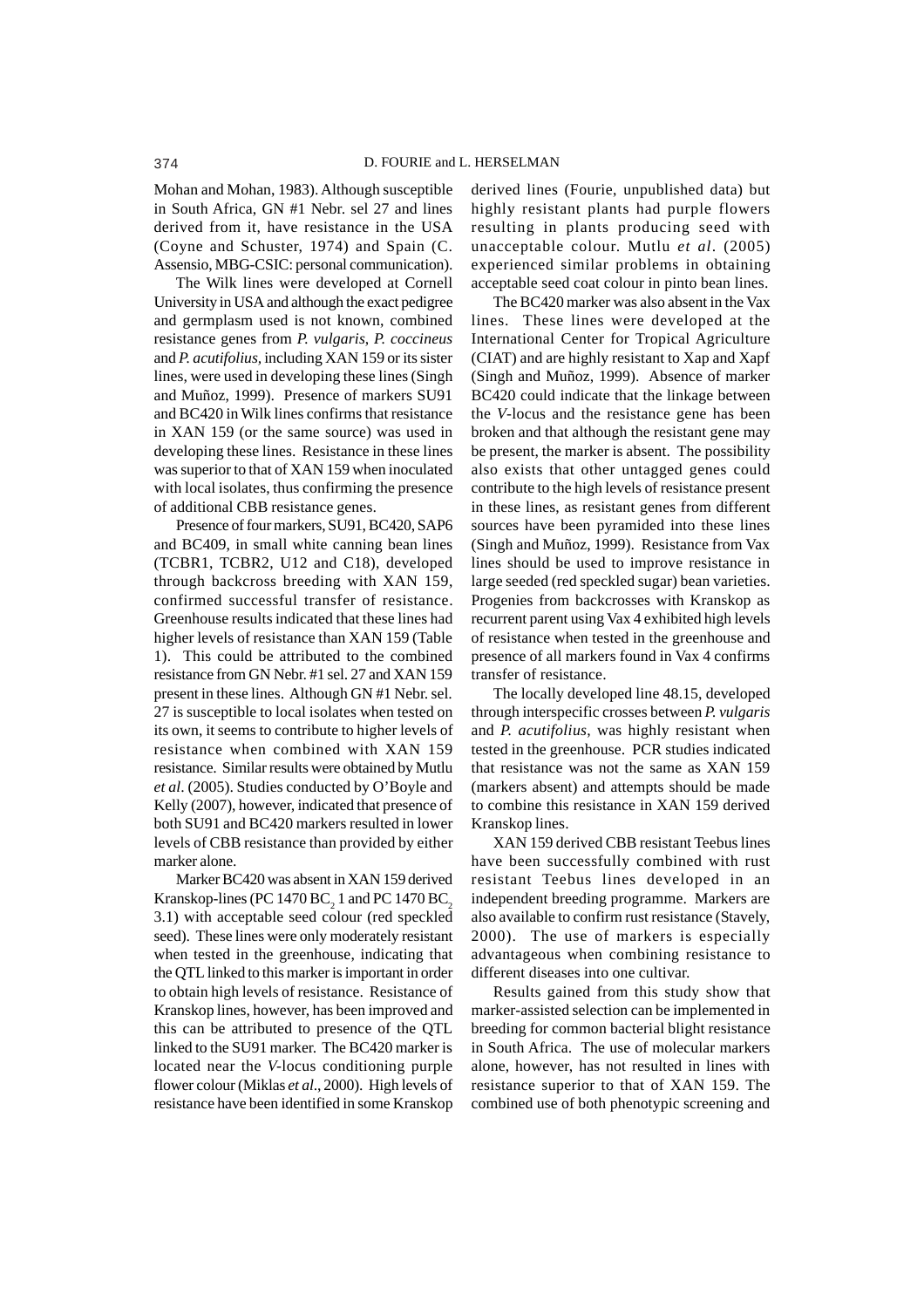molecular markers is, therefore, important in developing CBB resistant lines.

## **ACKNOWLEDGEMENT**

Partial support for this work provided by the Pan-Africa Bean Research Alliance (PABRA) is highly appreciated.

### **REFERENCES**

- Aggour, A.R., Coyne, D.P. and Vidaver, A.K. 1989. Comparison of leaf and pod disease reactions of beans (*Phaseolus vulgaris* L.) inoculated by different methods with strains of *Xanthomonas campestris* pv. *phaseoli*(Smith) Dye. *Euphytica* 43:143-152.
- Andrus, C.F. 1948. A method of testing beans for resistance to bacterial blights. *Phytopathology* 38:757-759.
- Bai, Y., Michaels, T.E. and Pauls, K.P. 1996. Identification of RAPD markers linked to bacterial blight resistance genes in *Phaseolus vulgaris* L. *Annual Report of the Bean Improvement Cooperative* 39:164-165.
- Beattie, A., Michaels, T.E. and Pauls, K.P. 1998. An efficient, reliable method to screen for common bacterial blight (CBB) resistance in *Phaseolus vulgaris* L. *Annual Report of the Bean Improvement Cooperative* 41:53-54.
- Coyne, D.P. and Schuster, M.L. 1974. Breeding and genetic studies of tolerance to several bean (*Phaseolus vulgaris* L.) bacterial pathogens. *Euphytica* 23:651-656.
- Dursun, A., Coyne, D.P., Mohamed, M.F. and Jung, G. 1995. Inheritance of resistance to common bacterial blight in tepary bean. *Annual Report of the Bean Improvement Cooperative* 38:162-163.
- Graham, G.C., Mayers, P. and Henry, R.J. 1994. Simple and rapid method for the preparation of fungal genomic DNA for PCR and RAPD analysis. *Biotechniques* 16:48-50.
- Kelly, J.D. and Miklas, P.N. 1999. Marker-assisted selection. pp. 93-123. In: Singh, S.P. (Ed.). Common Bean Improvement in the Twenty-First Century. Kluwer Academic Publishers, London, UK.
- Miklas, P.N., Smith, J.R., Riley, R., Grafton, K.F., Singh, S.P. Jung, G. and Coyne, D.P. 2000. Marker-assisted breeding for pyramiding resistance to common bacterial blight. *Annual Report of the Bean Improvement Cooperative* 43:39-40.
- Miklas, P. N. 2002. Marker assisted selection for disease resistance in common beans. *Annual Report of the Bean Improvement Cooperative* 45:1-3.
- Miklas, P.N., Kelly, J.D., Beebe, S.E. and Blair, M.W. 2006. Common bean breeding for resistance against biotic and abiotic stresses: from classical to MAS breeding. Euphytica 147:105-131.
- Mohan, S.T. and Mohan, S.K. 1983. Breeding for common bacterial blight resistance in beans. *Annual Report of the Bean Improvement Cooperative* 26:14-15.
- Mutlu, N., Miklas, P., Reiser, J. and Coyne, D. 2005. Backcross breeding for improved resistance to common bacterial blight in pinto bean (*Phaseolus vulgaris* L.). *Plant Breeding* 124:282-287.
- Mutlu, N. Urrea, C.A, Miklas, P.N., Pastor-Corrales, M.A., Steadman, J.R., Lindgren, D.T., Reiser, J., Vidaver, A.K. and Coyne, D.P. 2008. Registration of Common Bacterial Blight, Rust and Bean Common Mosaic Resistant Great Northern Common Bean Germplasm Line ABC-Weihing. *Journal of Plant Registrations* 2:53–55.
- O'Boyle, P.D., Kelly, J.D. and Kirk, W.W. 2007. Use of Marker-assisted Selection to Breed for Resistance to Common Bacterial Blight in Common Bean. *Journal of the American Society of Horticultural Science* 132(3):381- 386.
- Park, S.O., Coyne, D.P., Mutlu, N., Jung, G and Steadman, J.R. 1999. Confirmation of molecular markers and flower colour associated with QTL for resistance to common blight in common beans. *Annual Report of the Bean Improvement Cooperative* 42:5-6.
- Singh, S.P. and Muñoz, C.G. 1999. Resistance to common bacterial blight among *Phaseolus* species and common bean improvement. *Crop Science* 39:80-89.